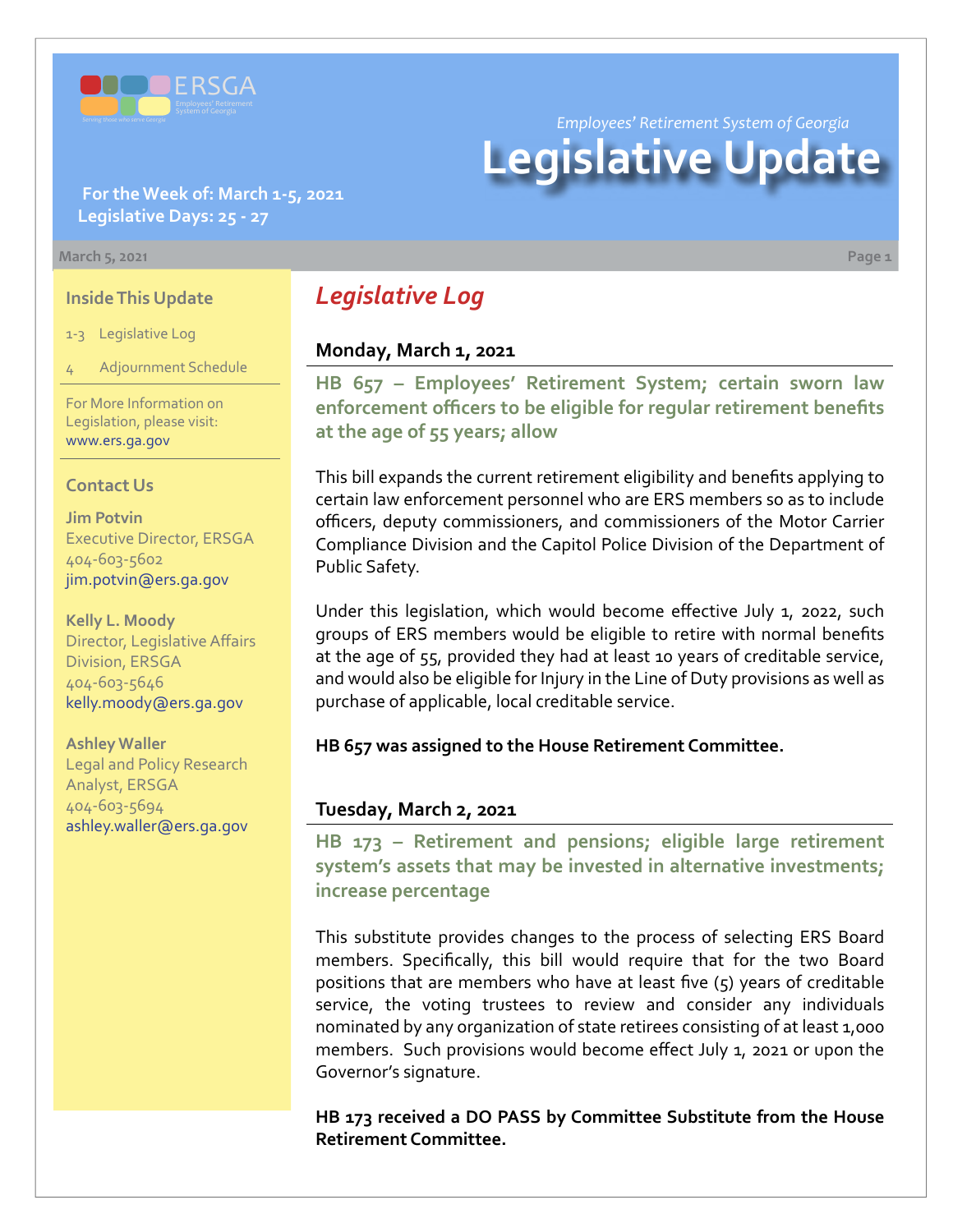# *Legislative Log (continued)*

**[HB 191 – Georgia Legislative Retirement System; employee contributions; change certain](https://www.legis.ga.gov/legislation/59115)  provisi[ons](http://www.legis.ga.gov/legislation/en-US/Display/20192020/HB/67)**

This bill increases Legislative Retirement System (LRS) member's monthly benefit payable at retirement by increasing the multiplier from \$36 to \$50. LRS member contributions will also increase to 9.5% of monthly salary. Retired members will also get the \$50 multiplier increase included in their retirement benefit calculation. These increases will be effective 7/1/22.

This legislation also defines "Monthly Salary" to mean the full rate of the total combined regular monthly salary, not including any per diems, allowances, or expense reimbursements payable to a member, plus any additional regular monthly salary payable to the member pursuant to resolution adopted by the General Assembly. "Term of office" is also defined in this bill as the period of time beginning when an individual receives his or her commission as a member of the General Assembly from the Secretary of State, which commission is issued in accordance to law until the second Monday in January of the next odd-numbered year.

# **HB 191 was forwarded for actuarial investigation by the House Retirement Committee.**

# **Wednesday, March 3, 2021**

# **[SB 250 – Georgia Legislative Retirement System; retirement allowance; increase](https://www.legis.ga.gov/legislation/60053)**

This bill increases Legislative Retirement System (LRS) member's monthly benefit payable at retirement by increasing the multiplier from \$36 to \$50. Retired members will also get the \$50 multiplier increase included in their retirement benefit calculation. These increases will be effective 7/1/22.

# **SB 250 was discussed during the Senate Retirement Committee, but no action was taken.**

# **[SB 251 –Georgia Legislative Retirement System; define certain terms; provisions](https://www.legis.ga.gov/legislation/60054)**

This bill increases Legislative Retirement System (LRS) member's monthly benefit payable at retirement by increasing the multiplier from \$36 to \$50. LRS member contributions will also increase to 9.5% of monthly salary. Retired members will also get the \$50 multiplier increase included in their retirement benefit calculation. These increases will be effective 7/1/22.

This legislation also defines "Average Monthly Salary" to mean the average of the monthly salary of a member during the 24 consecutive months of membership service producing the highest such average. Additionally, "Monthly Salary" is defined to mean the full rate of the total combined regular monthly salary, not including any per diems, allowances, or expense reimbursements payable to a member, plus any additional regular monthly salary payable to the member pursuant to resolution adopted by the General Assembly. "Term of office" is also defined in this bill as the period of time beginning when an individual receives his or her commission as a member of the General Assembly from the Secretary of State, which commission is issued in accordance to law until the second Monday in January of the next off-numbered year.

#### **SB 251 was discussed during the Senate Retirement Committee, but no action was taken.**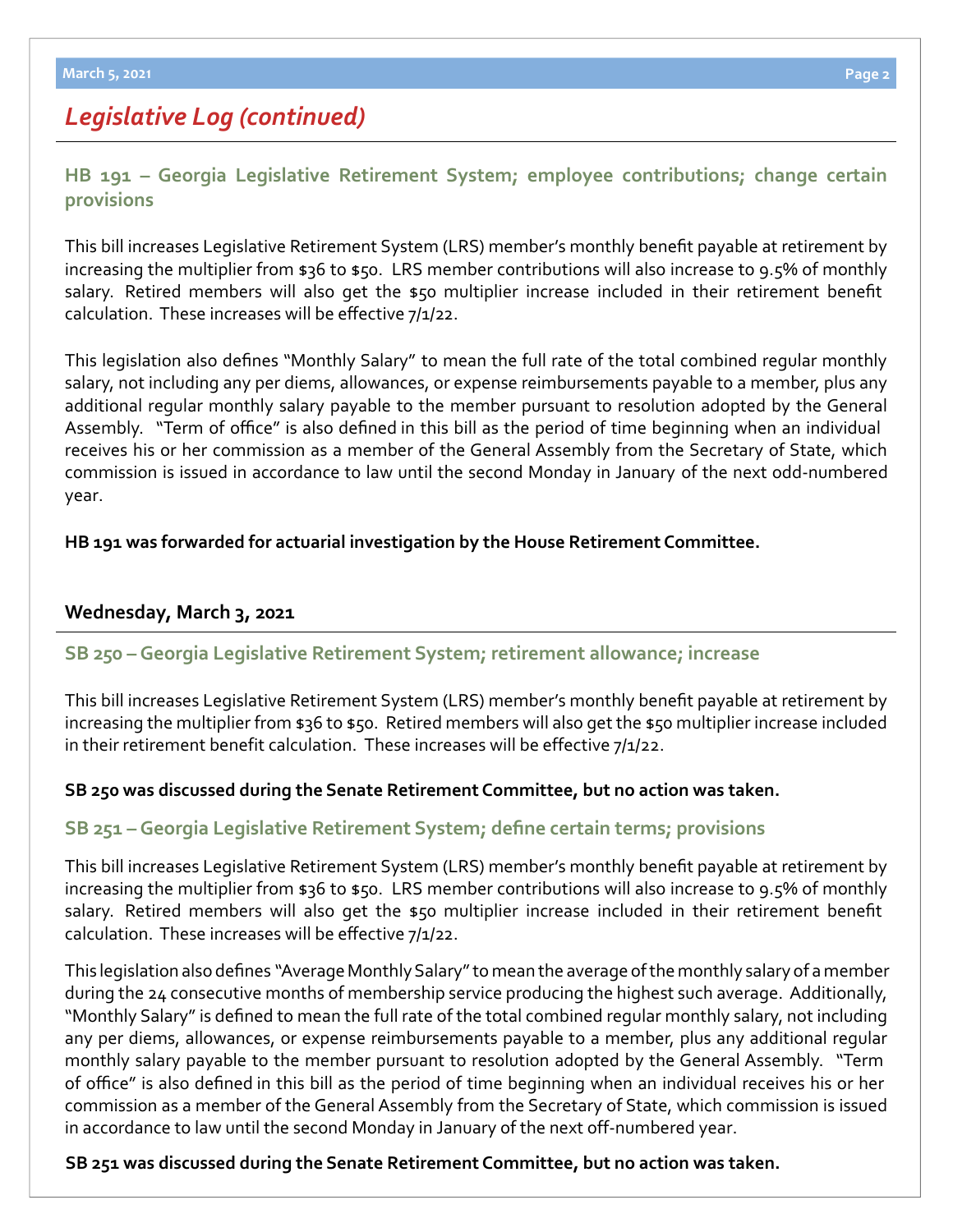#### **Thursday, March 4, 2021**

No retirement bills were considered.

#### **Friday, March 5, 2021**

**[HB 173 – Retirement and pensions; eligible large retirement system's assets that may be invested](https://www.legis.ga.gov/legislation/59095)  in alternative investments; increase percentage**

This bill provides changes to the process of selecting ERS Board members. Specifically, this bill would require that for the two Board positions that are members who have at least five (5) years of creditable service, the voting trustees to review and consider any individuals nominated by any organization of state retirees consisting of at least 1,000 members. Such provisions would become effect July 1, 2021 or upon the Governor's signature.

**HB 173 received a DO PASS from the House Rules Committee and will be on the House debate calendar for 3/8/2021.**